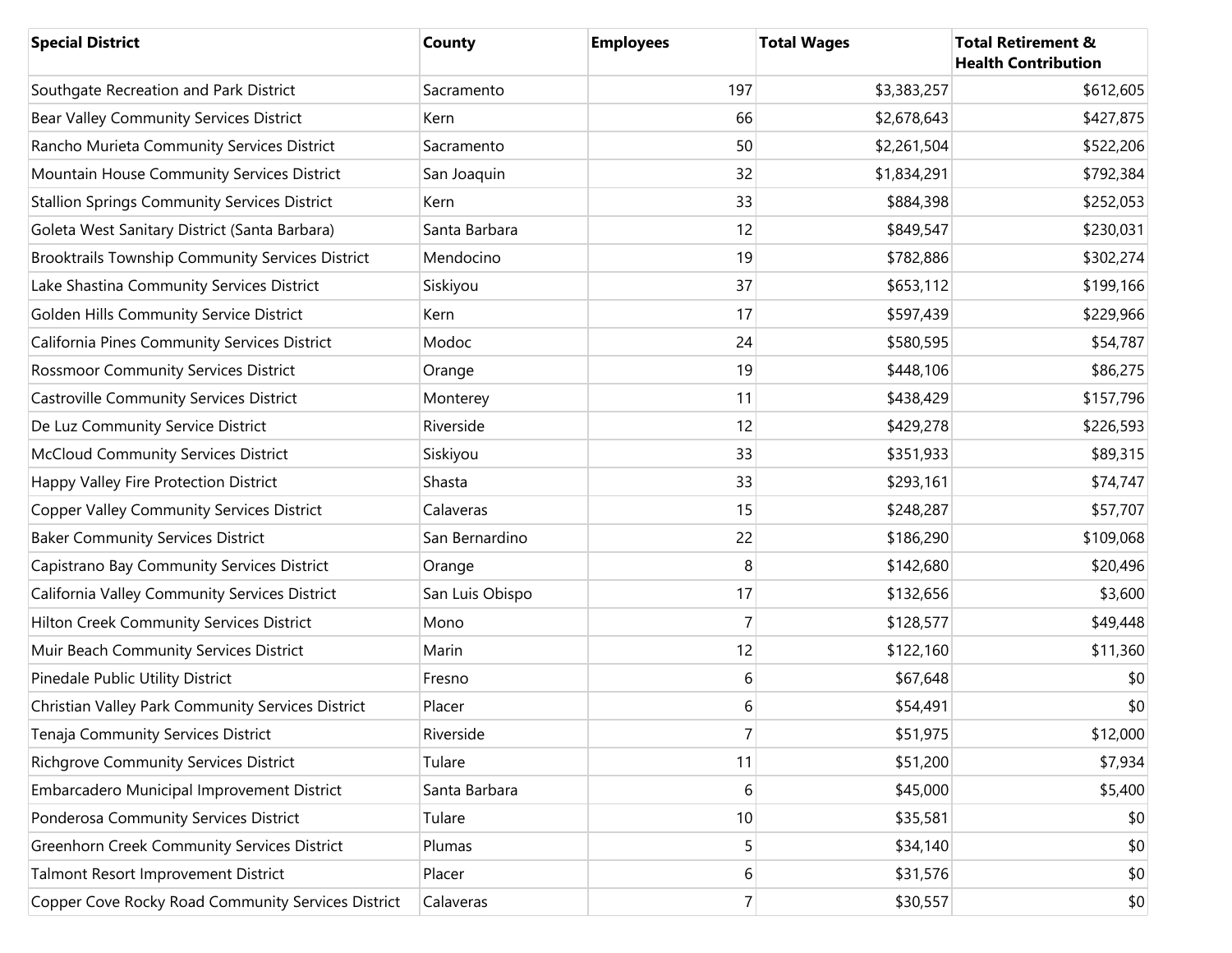| <b>Greenstone Country Community Services District</b>       | El Dorado       | 6 | \$27,459 | \$0 |
|-------------------------------------------------------------|-----------------|---|----------|-----|
| <b>Cameron Estates Community Services District</b>          | El Dorado       | 6 | \$20,800 | \$0 |
| Mountain Meadows Community Services District                | Kern            | 5 | \$18,788 | \$0 |
| <b>Big Creek Community Services District</b>                | Fresno          | 9 | \$18,431 | \$0 |
| Heather Glen Community Services District                    | Placer          |   | \$11,574 | \$0 |
| <b>Wallace Community Services District</b>                  | Calaveras       | 6 | \$2,302  | \$0 |
| <b>Graeagle Community Services District</b>                 | Plumas          | 6 | \$2,210  | \$0 |
| State Route 4 Bypass Authority                              | Contra Costa    | 5 | \$1,223  | \$0 |
| East Contra Costa Regional Fee and Financing Authority      | Contra Costa    | 6 | \$1,060  | \$0 |
| Rincon Ranch Community Services District                    | San Diego       | 5 | \$350    | \$0 |
| Alpine Village-Sequoia Crest Community Services<br>District | Tulare          |   | \$0      | \$0 |
| Arroyo Vista Community Service District                     | El Dorado       | 5 | \$0      | \$0 |
| Auburn Valley Community Services District                   | Placer          | 5 | \$0      | \$0 |
| Audubon Hills Community Services District                   | El Dorado       | 5 | \$0      | \$0 |
| Beyers Lane Community Services District                     | Nevada          | 5 | \$0      | \$0 |
| Bizz Johnson Highway Interchange Joint Powers<br>Authority  | Placer          | 4 | \$0      | \$0 |
| <b>Bradbury Estates Community Services District</b>         | Los Angeles     | 5 | \$0      | \$0 |
| <b>Butler-Keys Community Service District</b>               | Lake            | 5 | \$0      | \$0 |
| Capital South East Connector Authority                      | Sacramento      | 5 | \$0      | \$0 |
| Circle XX Community Services District                       | Calaveras       | 5 | \$0      | \$0 |
| Connie Lane Community Services District                     | El Dorado       | 5 | \$0      | \$0 |
| <b>Cosumnes River Community Services District</b>           | El Dorado       | 5 | \$0      | \$0 |
| County Service Area No. 1 (Alpine)                          | Alpine          | 5 | \$0      | \$0 |
| Creston Hills Ranch Community Services District             | San Luis Obispo | 5 | \$0      | \$0 |
| Diablo Community Services District                          | Contra Costa    | 5 | \$0      | \$0 |
| East China Hill Community Services District                 | El Dorado       | 5 | \$0      | \$0 |
| Golden West Community Services District                     | El Dorado       | 5 | \$0      | \$0 |
| Greater Bakersfield Separation of Grade District            | Kern            | 5 | \$0      | \$0 |
| Ground Squirrel Hollow Community Services District          | San Luis Obispo | 5 | \$0      | \$0 |
| Hickok Road Community Service District                      | El Dorado       | 5 | \$0      | \$0 |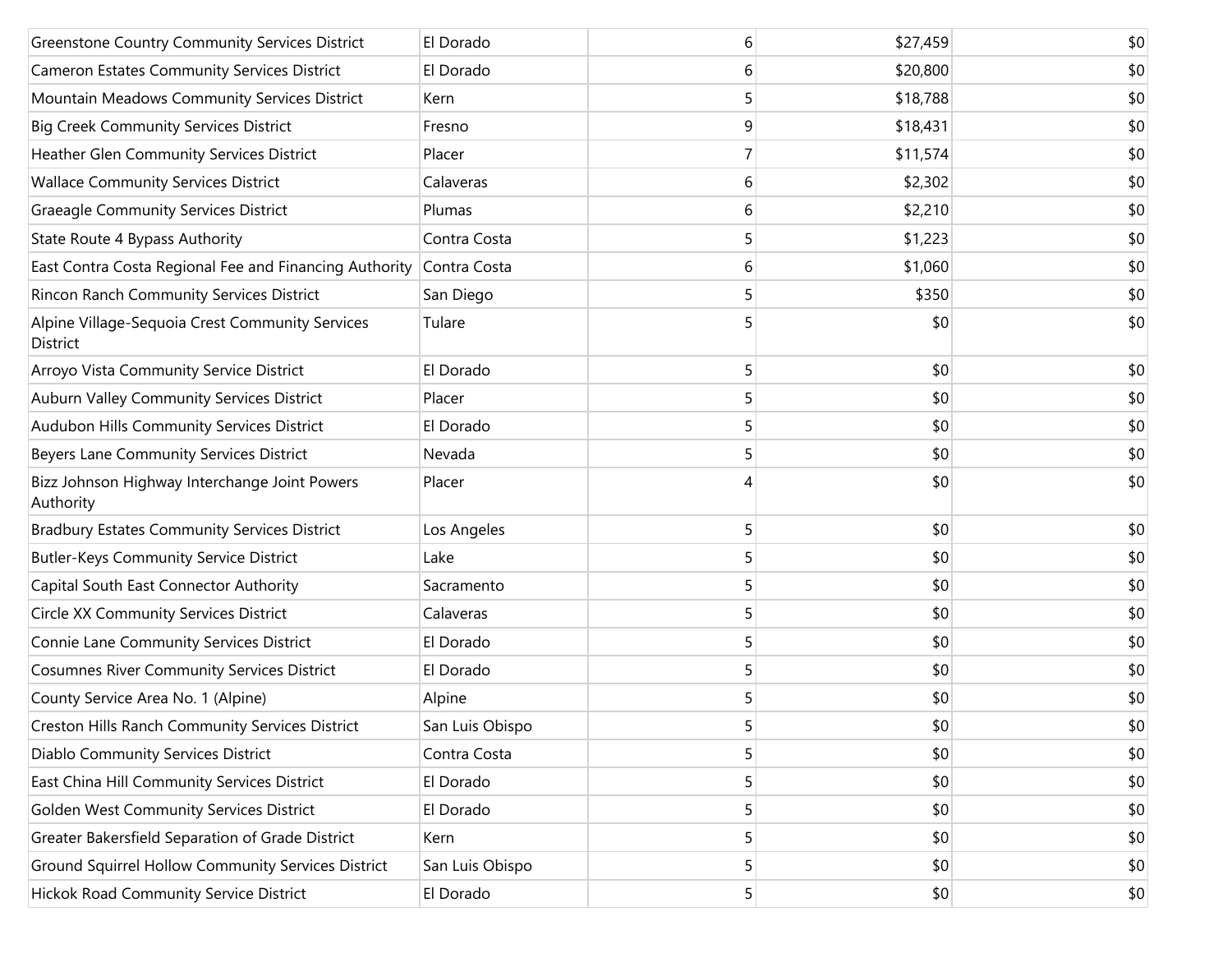| High Desert Corridor Joint Powers Authority                      | San Bernardino  | 8 | \$0 | \$0 |
|------------------------------------------------------------------|-----------------|---|-----|-----|
| Hillwood Community Service District                              | El Dorado       | 5 | \$0 | \$0 |
| Independence Ranch Community Services District                   | San Luis Obispo | 5 | \$0 | \$0 |
| Knolls Property Owners Community Services District               | El Dorado       | 6 | \$0 | \$0 |
| Lake Isabella Community Service District                         | Kern            | 3 | \$0 | \$0 |
| Lake of the Pines Ranchos Road Community Services<br>District    | Nevada          | 5 | \$0 | \$0 |
| Lakeview Community Services District                             | El Dorado       | 5 | \$0 | \$0 |
| Linne Community Services District                                | San Luis Obispo | 5 | \$0 | \$0 |
| Lions Gate Community Services District                           | Santa Clara     | 5 | \$0 | \$0 |
| Lynn Park Acres Community Services District                      | Calaveras       | 5 | \$0 | \$0 |
| Mammoth Lakes Community Services District                        | Mono            | 3 | \$0 | \$0 |
| Marble Mountain Homeowners Community Services<br><b>District</b> | El Dorado       | 5 | \$0 | \$0 |
| Middle River Community Service District                          | Calaveras       | 4 | \$0 | \$0 |
| Morro Hills Community Services District                          | San Diego       | 6 | \$0 | \$0 |
| Mortara Circle Community Services District                       | El Dorado       | 5 | \$0 | \$0 |
| Mystic Mine Road Community Services District                     | Nevada          | 5 | \$0 | \$0 |
| Nashville Trails Community Services District                     | El Dorado       | 5 | \$0 | \$0 |
| North County Corridor Transportation Expressway<br>Authority     | Stanislaus      | 5 | \$0 | \$0 |
| Pasadena Glen Community Services District                        | Los Angeles     | 5 | \$0 | \$0 |
| <b>Patrick Creek Community Services District</b>                 | Humboldt        | 5 | \$0 | \$0 |
| Pine Acres Community Services District                           | Amador          | 5 | \$0 | \$0 |
| Post Mountain Public Utility District                            | Trinity         | 5 | \$0 | \$0 |
| Rancho Santa Fe Community Services District                      | San Diego       | 5 | \$0 | \$0 |
| Ridgewood Acres Community Services District                      | Amador          | 4 | \$0 | \$0 |
| Rising Hill Community Services District                          | El Dorado       | 5 | \$0 | \$0 |
| River Highlands Community Service District                       | Yuba            | 5 | \$0 | \$0 |
| Rolling Hills Community Services District                        | El Dorado       | 5 | \$0 | \$0 |
| Santa Lucia Community Services District                          | Monterey        | 5 | \$0 | \$0 |
| Santa Rita Hills Community Services District                     | Santa Barbara   | 3 | \$0 | \$0 |